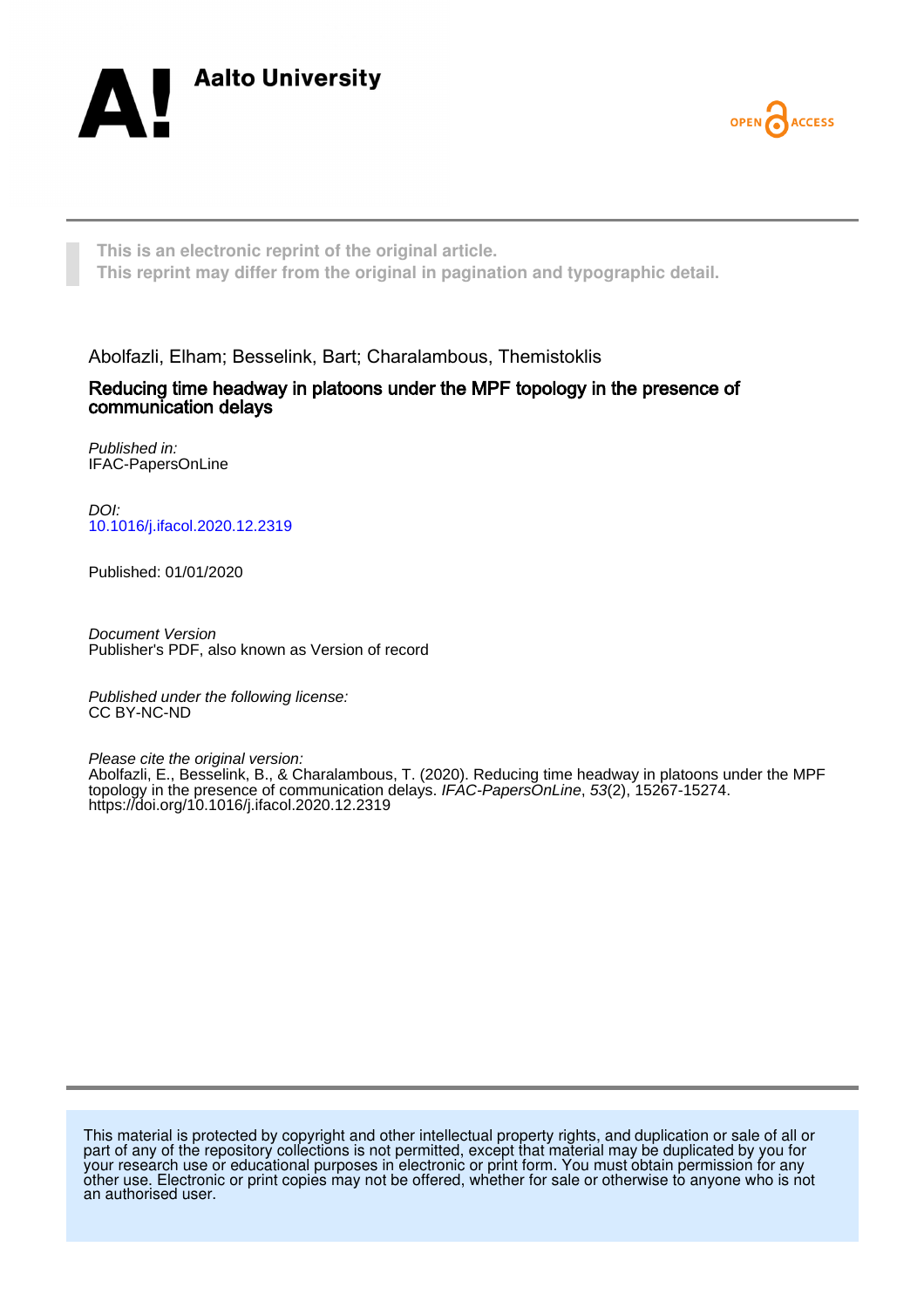

Available online at www.sciencedirect.com





IFAC PapersOnLine 53-2 (2020) 15267–15274 **Reducing time headway in platoons under Reducing time headway in platoons under**

#### ducing time headway in platoons und PF topology in the pre **Elham Abolfazli** ∗ **Bart Besselink** ∗∗ **Themistoklis Charalambous** ∗ **Elham Abolfazli** ∗ **Bart Besselink** ∗∗ **Reducing time headway in platoons under the MPF topology in platoons under Themistoklis Charalambous** \* **ELEGATION BES Themistoklis Charalambous** ∗ **Themistoklis Charalambous** ∗ ∗ *Department of Electrical Engineering and Automation, School of Electrical Engineering, Aalto University, Espoo, Finland* ∗ *Department of Electrical Engineering and Automation, School of* **Themistoklis Charalambous** ∗ ducing time headway in platoons ung the MPF topology in the presence of

∗ *Department of Electrical Engineering and Automation, School of*  $Electrical Engineering, Aalto University, Espoo, Finland$ <br> $(1, 2)$ *(e-mails: name.surname@aalto.fi) (e-mails: name.surname@aalto.fi) Bernoulli Institute for Mathematics, Computer Science and*<br>Artificial Intelligence *Matiguencia, Compineer Compineer* the Artificial Intelligence, University of Groningen, Groningen, the  $\emph{Netherlands}$  (e-mail: b.besselink@rug.nl)  $(e\text{-}mails\text{:}\ name\text{:}sumem{a}alto.\text{\textit{f}})$ *e-mails: name.surname@aalto.fi)*<br>
<sup>∗∗</sup> *B Artificial Intelligence, University of Groningen, Groningen, the* ∗∗ *Bernoulli Institute for Mathematics, Computer Science and Electrical Engineering, Aalto University, Espoo, Finland*

nication delays can compromise both the internal stability and string stability. The most straightforward solution to guarantee stability is by increasing the time headway. On the other hand, time headway plays a significant role in road capacity and increasing its value is in<br>contrast with the idea of platooning. In this study internal stability and string stability of contrast with the idea of platooning. In this study, internal stability and string stability of platoons suffering from communication delays are investigated and a lower bound for the time headway is proposed. Using this bound, platoons do not need to massively increase the time headway in order to compensate for the effects of communications delays. Finally, we evaluate<br>the proposed lower bound on the time headway and the simulation results demonstrate its<br>effectiveness the proposed lower bound on the time headway and the simulation results demonstrate its<br>effectiveness. the proposed lower bound on the simulation results demonstrate its demonstrate its demonstrate its demonstrate its demonstrate its demonstrate in  $\mathcal{L}$ *Netherlands (e-mail: b.besselink@rug.nl)* headway in order to compensate for the effects of communications delays. Finally, we evaluate effectiveness. **Abstract:** For platoons under the multiple-predecessor following (MPF) topology, commu-**Reducing time beadway in platoons under**<br>**communication of desired inter-vehicle distance inter-vehicle distance is a platoon of the string time headway in a platoons in a platoons in a platoons in a platoons in a platoo** *Artificial Intelligence, University of Groningen, Groningen, the nder the multiple-predecessor following* 

Copyright © 2020 The Authors. This is an open access article under the CC BY-NC-ND license (http://creativecommons.org/licenses/by-nc-nd/4.0)  $\text{Copyright} \cup \text{\_}$ effectiveness.  $\text{Copy right} \subseteq 2020 \text{ J} \text{ in } \mathbb{R}^n$  and the full state of the simulation results demonstrate in  $\text{C} \cup \text{D}$  is defined in  $\text{C} \cup \text{D}$  in  $\text{FMO}$  in  $\text{D}$  is defined in  $\text{D}$  in  $\text{D}$  in  $\text{D}$  in  $\text{D}$  in

*Keywords:* Platooning, multiple-predecessor following, communication delays, internal *Keywords:* Platooning, multiple-predecessor following, communication delays, internal Reywords: Platooning, multiple-predecessor following, communication delays, internal<br>stability, string stability, time headway.  $s$ <sup>1</sup><br>Keywords: Platooning, multiple-predece gain, named *Time headway* (*h*), dictates the desired inter-

## 1. INTRODUCTION 1. INTRODUCTION stability of the stability of the stability of the stability of the stability of the stability of the string stability of the string string string string string string string string string string string string string strin

In transportation, grouping some vehicles (cars or trucks) into a platoon, in which vehicles are close to each other, is a method to increase the capacity of roads. By using platooning, vehicles can brake almost simultaneously, mg platooning, venters can brake almost simulatiously,<br>which results in the improvement of traffic safety, even when testates in the improvement of traine safety, even<br>when the vehicles are packed tightly. In addition, vehicle platoning can help to reduce carbon dioxide emissions<br>and fuel consumption dioxide emissions and fuel canonical and fuel canonical and  $(2010)$ . True<br>and fuel consumption  $\Lambda$ lam at al.  $(2010)$ . True<br>area platooning can help to reduce carbon dioxide emissions<br>and fuel consumption, Alam et al. (2010); Tsugawa (2013). and fuel consumption, Alam et al. (2010); Tsugawa (2013).  $\mu$  and fuel consumption, Alam et al. (2010). Tsugawa (2013) and race consumption, ruant catalogue, rougawa  $(2010)$ .

Internal stability and string stability are the essential control objectives for a vehicle platoon. Internal stability refers to the individual stability defined for each vehicle and describes the ability to converge to given desired trajectories, Feng et al. (2019). Regarding string stability,  $\alpha$  and  $\beta$  and  $\alpha$  and  $\beta$  and  $\alpha$  are  $\beta$  and  $\alpha$  are  $\beta$  and  $\alpha$  are  $\beta$  and  $\alpha$  are  $\beta$  and  $\alpha$  are  $\beta$  and  $\alpha$  are  $\beta$  and  $\alpha$  are  $\beta$  and  $\alpha$  are  $\alpha$  are  $\alpha$  are  $\alpha$  are  $\alpha$  are  $\alpha$  are  $\alpha$  ditional many definitions have been proposed in the<br>literature, such as Besselink and Johansson (2017); Ploeg et al.  $(2014)$ ; Swaroop and Hedrick  $(1996)$ , all entail the et al. (2011); Swaroop and Hedrick (1990), all entail the<br>unique fact that disturbances must not amplify along the traffic flow. traffic flow. unique fact that disturbances must not amplify along the<br>traffic flow traffic flow. The flow of the flow of the traffic flow.<br>
unique fact that disturbances must not amplify along It is the space of  $\mathbf{I}$  is the space that the space that the space of  $\mathbf{I}$  is the space of  $\mathbf{I}$ et al. (2014); Swarp and Hedrick (1996), along the traffic flow.

It is known that the spacing policy, which defines the distance between two consecutive vehicles, can influence the ability of a platoon to attenuate the effects of disturbances and reach string stability. Two significant classes bances and reach string stability. Two significant classes<br>for spacing policy exist: Constant Spacing Policy (CSP) of spacing pointy exist. Constant Spacing Policy (CSP)<br>and Constant Time Headway Spacing policy (CTHP). In<br>CSP the desired inter-vehicle distance is constant, while  $CSP$ , the desired inter-vehicle distance is constant, while in CTHP, a linear function of speed, with the proportional  $\ln$  CTHP,  $\alpha$  linear function of speed, with the proportional  $\overline{\text{COT}}$ , and desired metropolic distance is constant, while  $\mu$  C<sub>1111</sub>,  $\mu$  inter-valued interference is operation, while the proportional gain, named *Time headway* (*h*), dictates the desired interbehicle distance. A smaller time headway can increase the road throughput, but it could be dangerous for the platoon, since it could lead to internal and/or string instability and, hence, a collision. On the other hand, an increase  $\frac{1}{2}$  and, hence, a consistent on the other hand, an increase<br>distance which supervalue leads to a larger inter-vehicle distance, which guarantees safety, but as a consequence, the capacity of the roads is decreased and the fuel consumption is increased; see for example, Nowakowski et al.<br>(2016) In Xiao and Gao (2011) the minimum acceptable sumption is increased; see for example, Nowakowski et al. (2016). In Xiao and Gao (2011), the minimum acceptable  $\alpha$  (2010). In Alab and Calo  $(2011)$ , the minimum acceptable<br>value for the time headway, in the presence of parasitic delays and lags is presented. Hence, by selecting a small<br>time headway which mosts the requirements for string time headway, which meets the requirements for string tability, a higher road throughput and fuel efficiency will be achieved. be achieved. stability, a higher road throughput and fuel efficiency will efficiency, which meets the requirements for string<br>stability, a higher road throughput and fuel efficiency will<br>be achieved.  $\mathcal{R}$  added advancements, vehicles can consider  $\mathcal{R}$  and vehicles can consider can consider  $\mathcal{R}$  and vehicles can consider  $\mathcal{R}$  and vehicles can consider  $\mathcal{R}$  and vehicles can consider  $\mathcal{R}$  and vehi be achieved.<br>De achieved  $\frac{1}{2}$  define road throughput and fuel effects with  $\frac{1}{2}$ 

Recently, with technological advancements, vehicles can receive information and be connected with multiple vehi- $\alpha$  receive mornianon and be connected with matched vehicle to-<br>cles in the platoon by using vehicle-to-vehicle  $(V2V)$  and vehicle-to-infrastructure (V2I) communications. The advantages of multiple connected vehicles have been widely studied in the literature. In Darbha et al. (2019), a platoon with a CTHP and time lag is considered, in which each ve-<br>hicle can obtain information from multiple predecessor vewith a UTH and time lag is considered, in which each vehicles and a lower bound for the time headway, dependent<br>on the number of connected vehicles has been provided medics and a lower bound for the time headway, dependent This bound demonstrates that using V2V communications and increasing the number of connected vehicles, a higher<br>and increasing the number of connected vehicles, a higher<br> $\frac{1}{2}$ road capacity can be achieved. In Bian et al. (2019), a road capacity can be achieved. In Bian et al. (2019), a<br>new definition of desired inter-vehicle distance in a platoon new definition of desired inter-vehicle distance in a platoon road capacity can be demoved. In Blan of al.  $(2010)$ , a road capacity can be accorded. The capacity can be alleged in a protection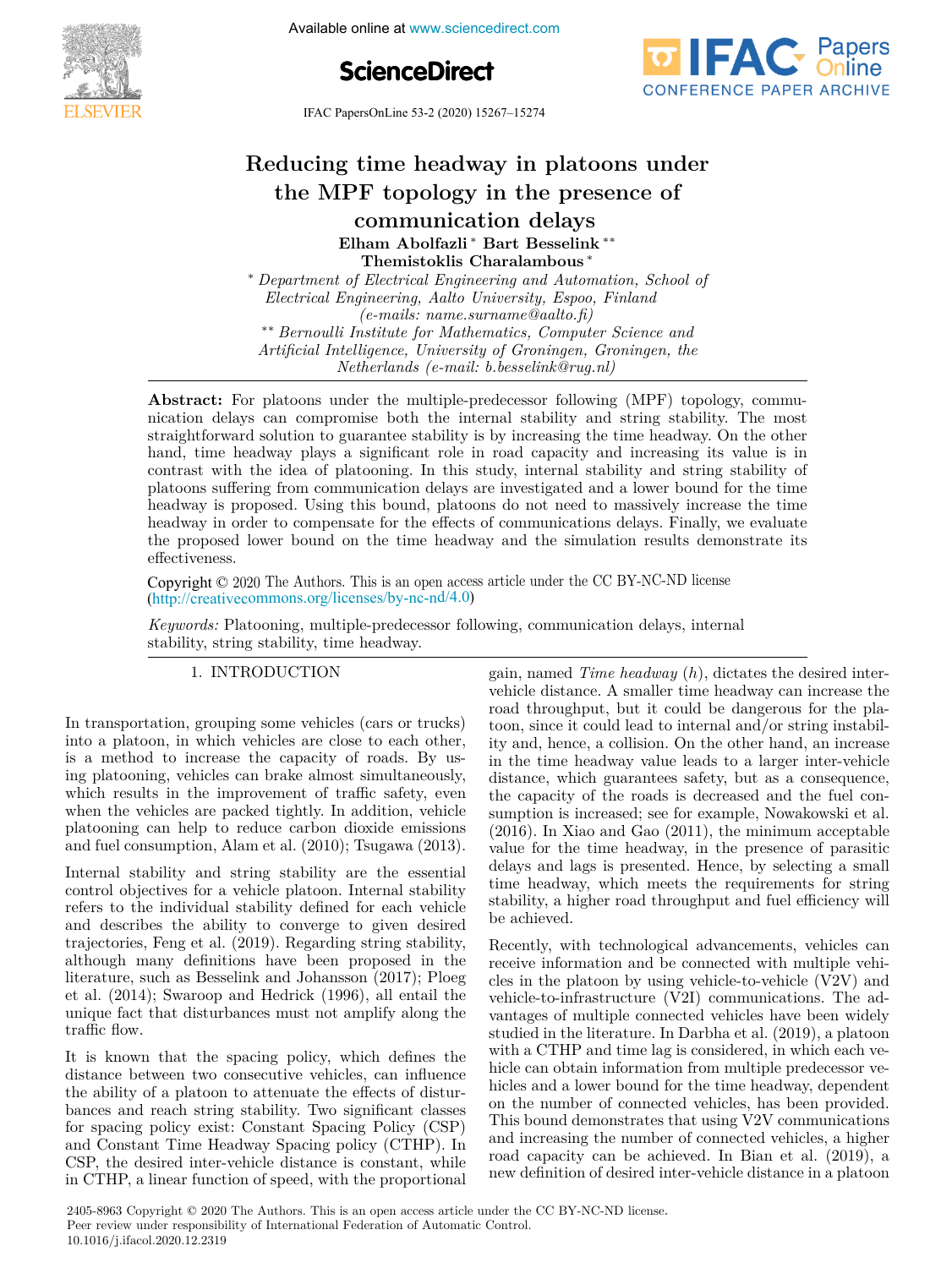with CTHP and time lag under MPF topology is proposed which avoids inconsistencies in the inter-vehicle distance. Under this definition, a lower bound that guarantees internal stability and string stability is provided, which implies that more connected cars can lead to a smaller time headway.

Despite the advantages of V2V and V2I communications, wireless communications inevitably introduce time delays in vehicle platoons and can be a big challenge for control design, since both the internal and string stability are compromised in the presence of communication delays. The effect of delays on platoons has been extensively studied in the literature. For example, for the kinematic model, it is shown in Xiangheng Liu et al. (2001) that the delays coming from communication links can be a cause of string instability. Also, in Zhang and Orosz (2016), the effects of information delays on the longitudinal dynamics of connected vehicles have been investigated. In Dileep et al. (2019), CTHP is considered and a controller that guarantees string stability for a platoon which has different types of delays, actuation, communication and sensor delay, and each vehicle is connected to one predecessor, is proposed. Moreover, in Salvi et al. (2017), a controller which guarantees asymptotic and exponential stability of the platoons with CTHP and suffering from timevarying delays, is proposed and it is shown that in the case of fixed delays, the system will be string stable, as well. For the dynamic model, in Xu et al. (2018), a controller for a platoon under the predecessor-leader following (PLF) topology and CSP is proposed which guarantees disturbance string stability while having sensor and communication delay.

However, none of the aforementioned works considered the effects of time delay on the minimum time headway. The first work that considered this problem in the scenario of one vehicle look-ahead is Xiao and Gao (2011). However, the results in Xiao and Gao (2011) is not an optimal value for the platoons with MPF topology, because it doesn't include the effects of connecting multiple vehicles. On the other hand, the lower bound proposed for platoons under MPF topology, such as Bian et al. (2019), doesn't include the effects of having communication delays.

For overcoming the problem of string instability in a platoon, where every vehicle is connected to *multiple* preceding vehicles via communication links suffering time delays, a lower bound on time headway is proposed in this paper for the case in which the communication delays are homogeneous. It has been shown that by selecting a larger time headway value than the lower bound, even in the presence of delayed information about the states of other vehicles, the disturbances acting on the lead vehicle do not propagate along the platoon and the knowledge of this lower bound allows the platoon to utilize its full potential, implying that the road capacity is maximized within the possibilities given by the platoon control system. Also, the proposed lower bound shows that by increasing the number of predecessors, a smaller time headway is achieved, which is in accordance to the results in Bian et al. (2019). In addition to string stability, the internal stability of the platoon with MPF topology, in the presence of delays, is considered by means of Nyquist stability theory.

The remainder of this paper is structured as follows. Section 2 presents some notations and mathematical preliminaries. Section 3 gives the vehicle model and control structure. In Section 4, the control law for a platoon with homogeneous time delays is proposed and the objectives of the paper are formulated. Section 5 analyzes the internal stability and string stability of the system and proposes a lower bound for the time headway. Section 6 shows the simulation results verifying the suggested time headway. Finally, in Section 7, we draw conclusions and discuss future directions.

## 2. NOTATION AND MATHEMATICAL PRELIMINARIES

### *2.1 Notation*

Vectors and matrices are denoted by lowercase and uppercase letters, respectively. Integer and natural numbers sets are denoted by Z and N, respectively.  $\mathbb{Z}_0 \triangleq \{0, 1, 2, \ldots\},\$  $\mathbb{Z}_0^n \triangleq \{0, 1, 2, \ldots, n\},\$  and  $\mathbb{N}^n \triangleq \{1, 2, \ldots, n\}.$  Real and nonnegative real numbers sets are denoted by  $\mathbb R$  and  $\mathbb R_+$ , respectively.  $m \times n$  real matrices are denoted by  $\mathbb{R}^{m \times n}$ . For any matrix  $A \in \mathbb{R}^{m \times n}$ ,  $(m, n) \in \mathbb{N} \times \mathbb{N}$ , we denote its transpose by  $A^T$  and its entries by  $a_{ij}$ ,  $i \in \mathbb{N}^m$ ,  $j \in \mathbb{N}^n$ (i.e.,  $A = [a_{ij}]$ ). The  $n \times n$  identity matrix is represented by  $I_n$ .

### *2.2 Mathematical Preliminaries*

*Definition 1.* We consider the vehicle platoon as a directed graph  $\mathcal{G}(\mathcal{V}, \mathcal{E})$ , where  $\mathcal{V} = \{v_1, v_2, ..., v_N\}$  is a set of nodes representing all the following vehicles and  $\mathcal{E} \subseteq \mathcal{V} \times \mathcal{V}$ is a set of edges representing the connections between each pair of following vehicles. The Laplacian matrix associated with G is defined as  $\mathcal{L} = [l_{ij}], i, j \in \mathbb{N}^N$ , with

$$
l_{ij} = \begin{cases} -a_{ij}, & i \neq j, \\ \sum_{k=1}^{N} a_{ik}, & i = j, \end{cases}
$$
 (1)

where  $a_{ij} = 1$  if  $(v_i, v_j) \in \mathcal{E}$  and  $a_{ij} = 0$ , otherwise. Also, we assume a uni-directional communication structure, i.e., vehicles are able to receive information only from their predecessors, and hence  $a_{ij} = 0$  if  $j > i$ . Moreover, the connections between the vehicles and the leader can be modeled by

$$
\mathcal{P} = \text{diag}\{p_{11}, p_{22}, \dots, p_{NN}\},\tag{2}
$$

where  $p_{ii} = 1$  when vehicle *i* is connected to the leader and  $p_{ii} = 0$ , otherwise. Then, a new information topology matrix can be defined as

$$
\mathcal{L}_p := \mathcal{L} + \mathcal{P}.\tag{3}
$$

It is easy to see that  $\mathcal{L}_p$  is a lower triangular matrix.

## 3. VEHICLE MODEL AND CONTROL STRUCTURE

#### *3.1 Vehicle Model*

Consider a platoon of *N* vehicles with the following longitudinal model, as in, e.g., Ploeg et al. (2014)

$$
\begin{cases}\n\dot{p}_i(t) = v_i(t), \\
\dot{v}_i(t) = a_i(t), \\
\tau_i \dot{a}_i(t) + a_i(t) = u_i(t),\n\end{cases}
$$
\n(4)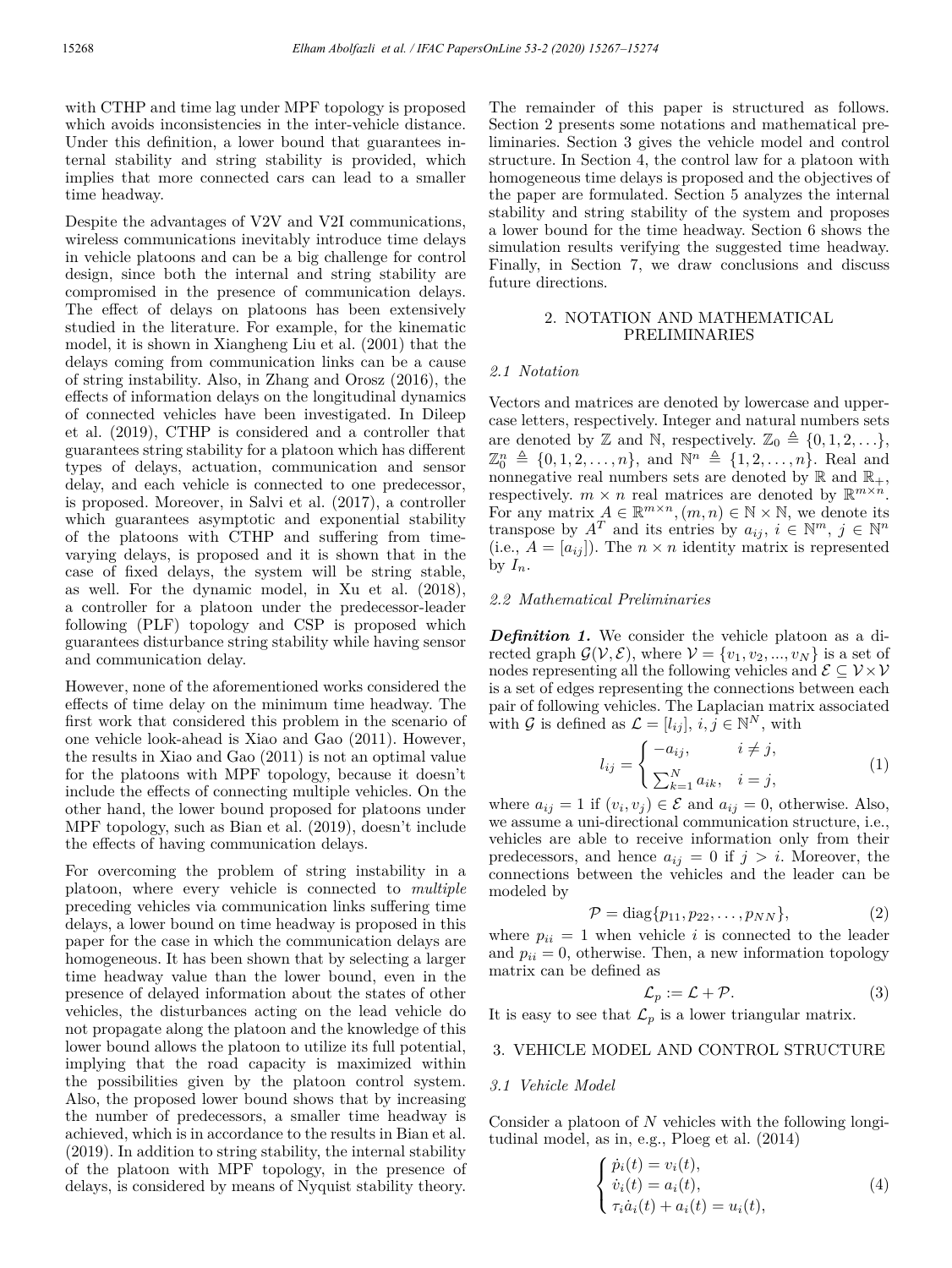where  $p_i(t)$ ,  $v_i(t)$ ,  $a_i(t)$  and  $u_i(t)$  are the position, velocity, acceleration and control input of *i*th vehicle, respectively. The time lag in the powertrain  $\tau_i > 0$  is usually unknown but may be bounded, i.e.,  $\tau_i \leq \tau^*$ , where  $\tau^* \in \mathbb{R}_+$ .

It is assumed that vehicle *i* can use information from multiple predecessor vehicles, as shown in Fig. 1, where vehicle  $i, i \in \mathbb{Z}_3^N$ , is connected to three predecessor vehicles. For this topology, the desired distance between vehicle *i* and the *l*th vehicle ahead of it is considered as Bian et al. (2019)

$$
d_{i,i-l}(t) = \sum_{k=i-l+1}^{i} (h_k v_k(t) + d_k), \qquad (5)
$$

where  $h_k \geq 0$  is the time headway of vehicle *k* and  $d_k > 0$ is the desired standstill gap between vehicle  $k$  and  $k - 1$ .



Fig. 1. A platoon under MPF topology.

### *3.2 Control Structure*

The following linear feedback controller is used in Bian et al. (2019), for vehicle *i* when there are no time-delays:

$$
u_i(t) = -\sum_{l=1}^{r_i} \left( k_{pi} \left( p_i - p_{i-l} + \sum_{k=i-l+1}^i (h_k v_k + d_k) \right) + k_{vi} (v_i - v_{i-l}) + k_{ai} (a_i - a_{i-l}) \right), \quad (6)
$$

where  $r_i \leq i$  is the number of the vehicles directly ahead of vehicle *i* that send their information to it. The control parameters  $(k_{pi}, k_{vi}, k_{ai}) \geq 0$  are tunable gains for feeding back distance, velocity and acceleration errors between vehicle *i* and the *l*th vehicle ahead.

#### 4. PROBLEM FORMULATION

It is assumed that the controller of vehicle *i* has access to the difference between its own states and all the predecessors through wireless communication, which suffers from a homogeneous time-delay  $\Delta$ . Then, based on the controller (6) proposed in Bian et al. (2019), the following control law is proposed:

$$
u_i(t) = -\sum_{l=1}^{r_i} \left( k_{pi} \left( p_i(t - \Delta) - p_{i-l}(t - \Delta) + \sum_{k=i-l+1}^{i} (h_k v_k(t - \Delta) + d_k) \right) + k_{vi} \left( v_i(t - \Delta) - v_{i-l}(t - \Delta) \right) + k_{ai} \left( a_i(t - \Delta) - a_{i-l}(t - \Delta) \right) \right). \tag{7}
$$

The main goal is to coordinate the motion of vehicles so that they track the desired inter-vehicle distance and keep the desired velocity while preventing amplification of disturbances throughout the platoon. The first objective will be analyzed in terms of internal stability and the second one in terms of string stability.

#### 5. STABILITY ANALYSIS

First, we define the following errors

$$
\begin{cases} \bar{p}_i(t) = p_i(t) - p_0(t) + \sum_{k=1}^i (h_k v_k(t) + d_k), \\ \bar{v}_i(t) = v_i(t) - v_0(t), \\ \bar{a}_i(t) = a_i(t) - a_0(t). \end{cases}
$$
(8)

It is assumed that the lead vehicle moves at a constant speed, i.e.,  $u_0(t) = 0$  and  $a_0(t) = 0$ . From (4), the dynamics of the error variables can be written as

$$
\begin{cases} \n\dot{\bar{p}}_i(t) = \bar{v}_i(t) + \sum_{k=1}^i h_k \bar{a}_k(t), \\
\dot{\bar{v}}_i(t) = \bar{a}_i(t), \\
\dot{\bar{a}}_i(t) = -\frac{1}{\tau_i} \bar{a}_i(t) + \frac{1}{\tau_i} u_i(t). \n\end{cases} \tag{9}
$$

Using (8) and after some algebraic manipulations, the control law (7) becomes:

$$
u_i(t) = -\sum_{l=1}^{r_i} \left( k_{pi} \left( \bar{p}_i(t - \Delta) - \bar{p}_{i-l}(t - \Delta) \right) + k_{vi} \left( \bar{v}_i(t - \Delta) - \bar{v}_{i-l}(t - \Delta) \right) + k_{ai} \left( \bar{a}_i(t - \Delta) - \bar{a}_{i-l}(t - \Delta) \right) \right).
$$
 (10)

By substituting (10) into (9) and defining augmented errors  $\bar{p} = [\bar{p}_1, \bar{p}_2, \ldots, \bar{p}_N]^\top$ ,  $\bar{v} = [\bar{v}_1, \bar{v}_2, \ldots, \bar{v}_N]^\top$  and  $\bar{a} = [\bar{a}_1, \bar{a}_2, \ldots, \bar{a}_N]$ , the dynamics model of the closed loop network can be recast as

$$
\dot{\xi}(t) = A\xi(t) + A_{\Delta}\xi(t - \Delta), \n\xi(t) = \Phi(t), \qquad t \in [-\Delta, 0],
$$
\n(11)

where  $\xi = [\bar{p}^{\dagger}, \bar{v}^{\dagger}, \bar{a}^{\dagger}]^{\dagger}$  is the lumped state vector,  $\Phi(\cdot) \in$  $\mathcal{C}([-\Delta,0],\mathbb{R}^{\nu})$  represents the initial state of the system and *A* and  $A_{\Delta} \in \mathbb{R}^{\nu \times \nu}$ ,  $\nu = 3N$ , are as follows

$$
A = \begin{bmatrix} 0 & I_N & H \\ 0 & 0 & I_N \\ 0 & 0 & -T \end{bmatrix},
$$
 (12)

$$
A_{\Delta} = \begin{bmatrix} 0 & 0 & 0 \\ 0 & 0 & 0 \\ -TK_p \mathcal{L}_p & -TK_v \mathcal{L}_p & -TK_a \mathcal{L}_p \end{bmatrix},
$$
 (13)

with

$$
K_m = \text{diag}\{k_{m1},...k_{mN}\}, \qquad m \in \{p, v, a\}, \qquad (14)
$$

$$
T = diag\{1/\tau_1, ... 1/\tau_N\},
$$
\n(15)

and

$$
H = \begin{bmatrix} h_1 & 0 & \dots & 0 \\ h_1 & h_2 & \dots & 0 \\ \vdots & \vdots & \ddots & 0 \\ h_1 & h_2 & \dots & h_N \end{bmatrix} .
$$
 (16)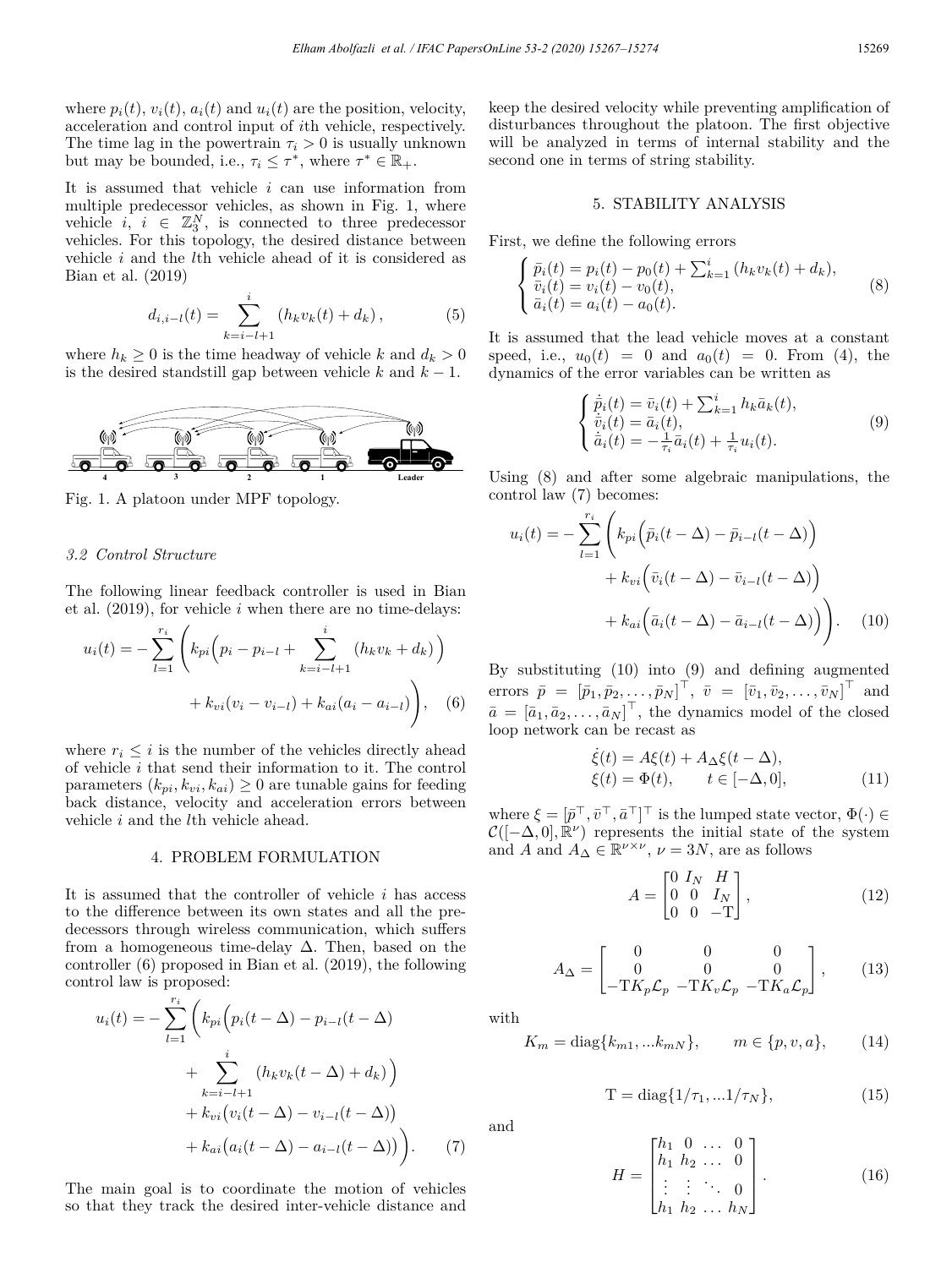## *5.1 Internal Stability Analysis*

In this section, we will find a sufficient condition in which, the vehicle platoon (11) will be asymptotically stable.

*Theorem 1.* By selecting the control gains  $(k_{pi}, k_{vi}, k_{ai})$ in order that all the following conditions hold

$$
k_{pi} \neq 0,\tag{17a}
$$

$$
k_{ai} - \tau_i (k_{vi} + k_{pi} h_i) + \tau_i^2 k_{pi} \neq 0,
$$
 (17b)

$$
k_{vi} + k_{pi}(h - \tau) \ge 0,\tag{17c}
$$

the closed loop system (11) is asymptotically stable for any time delay  $\Delta$  that satisfies the following inequality

$$
\Delta r_i(k_{vi} + k_{pi}h_i) < 1, \quad i \in \mathbb{N}.\tag{18}
$$

*Proof*. See Appendix 1.

**Remark 1.** Note that the condition is sufficient and not necessary. As a result, there might be delays for which (18) is not satisfied, but the system is internally stable.

*Remark 2.* While the conditions seems to be counterintuitive, having a large time headway *h* in a system with delays may lead to instability. A possible reason is that the error in the speed difference is amplified. Additionally, the higher the number of hops that the information is transferred, the smaller the delay that the network can tolerate.

#### *5.2 Homogeneous String Stability Analysis*

For the string stability analysis, we assume that the platoon is homogeneous, which means that  $\tau_i = \tau > 0$ ,  $r_i = r, h_i = h, k_{pi} = k_p, k_{vi} = k_v \text{ and } k_{ai} = k_a, \forall i \in \mathbb{Z}_0^n.$ Then from (4) and (7) we have

$$
\tau \ddot{p}_i(t) + \ddot{p}_i(t) = -\sum_{l=1}^r \left( k_p \left( p_i(t - \Delta) - p_{i-l}(t - \Delta) \right) + \sum_{k=i-l+1}^i \left( h v_k(t - \Delta) + d_k \right) \right) + k_v \left( v_i(t - \Delta) \right) - v_{i-l}(t - \Delta) \right), \quad (19)
$$

and

$$
\tau \ddot{p}_{i-1}(t) + \ddot{p}_{i-1}(t) = -\sum_{l=1}^{r} \left( k_p \left( p_{i-1}(t - \Delta) - p_{i-1-l}(t - \Delta) + \sum_{k=i-l}^{i-1} \left( h v_k(t - \Delta) + d_k \right) \right) + k_v \left( v_{i-1}(t - \Delta) - v_{i-1-l}(t - \Delta) \right) + k_a \left( a_{i-1}(t - \Delta) - a_{i-1-l}(t - \Delta) \right) \right). \tag{20}
$$

The time derivative of (19) is

$$
\tau \ddot{v}_i(t) + \ddot{v}_i(t) = -\sum_{l=1}^r \left( k_p \left( v_i(t - \Delta) - v_{i-l}(t - \Delta) \right) + \sum_{k=i-l+1}^i h a_k(t - \Delta) \right) + k_v \left( a_i(t - \Delta) - a_{i-l}(t - \Delta) \right) + k_a \left( \dot{a}_i(t - \Delta) - \dot{a}_{i-l}(t - \Delta) \right) \right).
$$
\n(21)

After defining the spacing error  $e_i = p_i - p_{i-1} + hv_i +$  $d_i$ , calculating (19) − (20) + h × (21) and doing some algebraic manipulations, by taking Laplace transform, we obtain

$$
E_i(s) = \sum_{l=1}^r H_l(s) E_{i-l}(s),
$$
 (22)

where  $E_i(s)$  is the Laplace transformation of  $e_i(t)$  and

$$
H_{l}(s) =
$$
  
\n
$$
k_{a}s^{2}e^{-\Delta s} + (k_{v} - k_{p}h(r - l))se^{-\Delta s} + k_{p}e^{-\Delta s}
$$
  
\n
$$
\tau s^{3} + s^{2} + rk_{a}s^{2}e^{-\Delta s} + r(k_{v} + k_{p}h)se^{-\Delta s} + rk_{p}e^{-\Delta s}
$$
\n(23)

It can be shown that for homogeneous platoons,  $e_i/e_{i-1}$  $v_i/v_{i-l}$ . In a platoon under the MPF topology, the spacing error of the vehicles are affected by their multiple predecessors. Therefore, in order to have string stability, in addition to  $H_1(s)$ , all the string stability functions  $H_l(s)$  for  $l \leq r$ must be examined. Since (23) is identical for all vehicles, string stability of the platoon can be guaranteed if, Bian et al. (2019)

$$
||H_l(j\omega)||_{\infty} \le \frac{1}{r}, \quad \forall 1 \le l \le r,
$$
\n(24)

where  $H_l(j\omega)$  can be derived from (23) by substituting  $s = j\omega$ .

*Theorem 2.* Consider system (4) with input (7) that is internally stable. Then, the string stability specification (24) holds if all the following conditions are satisfied:

$$
k_v + k_p(h - \tau) \ge 0,\tag{25a}
$$

$$
2\tau\Delta - \Delta h - \tau h \le 0,\tag{25b}
$$

$$
k_a - \tau(k_v + k_p h) \le 0,\tag{25c}
$$
\n
$$
\tau_a - 2\pi k_a \Delta > 0
$$
\n
$$
\tag{25d}
$$

$$
\tau - 2rk_a \Delta \ge 0,
$$
\n
$$
\tau + 2\pi (k - \tau(k + k)) + 2\pi \Delta (k - k) - k) > 0
$$
\n(25d)

$$
1 + 2r(k_a - \tau(k_v + k_p h)) + 2r\Delta(k_p(\tau - h) - k_v) \ge 0,
$$
\n(25e)

$$
r^{2}k_{p}^{2}h^{2}(1-(r-l)^{2})+2r^{2}k_{p}k_{v}h(1+r-l)
$$
  
-2rk<sub>p</sub>  $\geq$  0, 1  $\leq l \leq r$ . (25f)

For the region defined by  $(25)$ , string stability specification (24) holds if

$$
h \ge h_{\min} = \frac{2(\tau + \Delta)}{2rk_a + 1}.
$$
\n(26)

### *Proof*. See Appendix 2.

*Remark 3.* Theorem 2 proves the conjecture made in Bian et al. (2019). As it is shown, the larger the delay  $\Delta$ , the larger the minimum time headway *h*. This comes into contrast with the internal stability condition obtained in Theorem 1. Nevertheless, one can tune the triplet of control gains  $(k_p, k_v, k_a)$ , such that both conditions can be satisfied.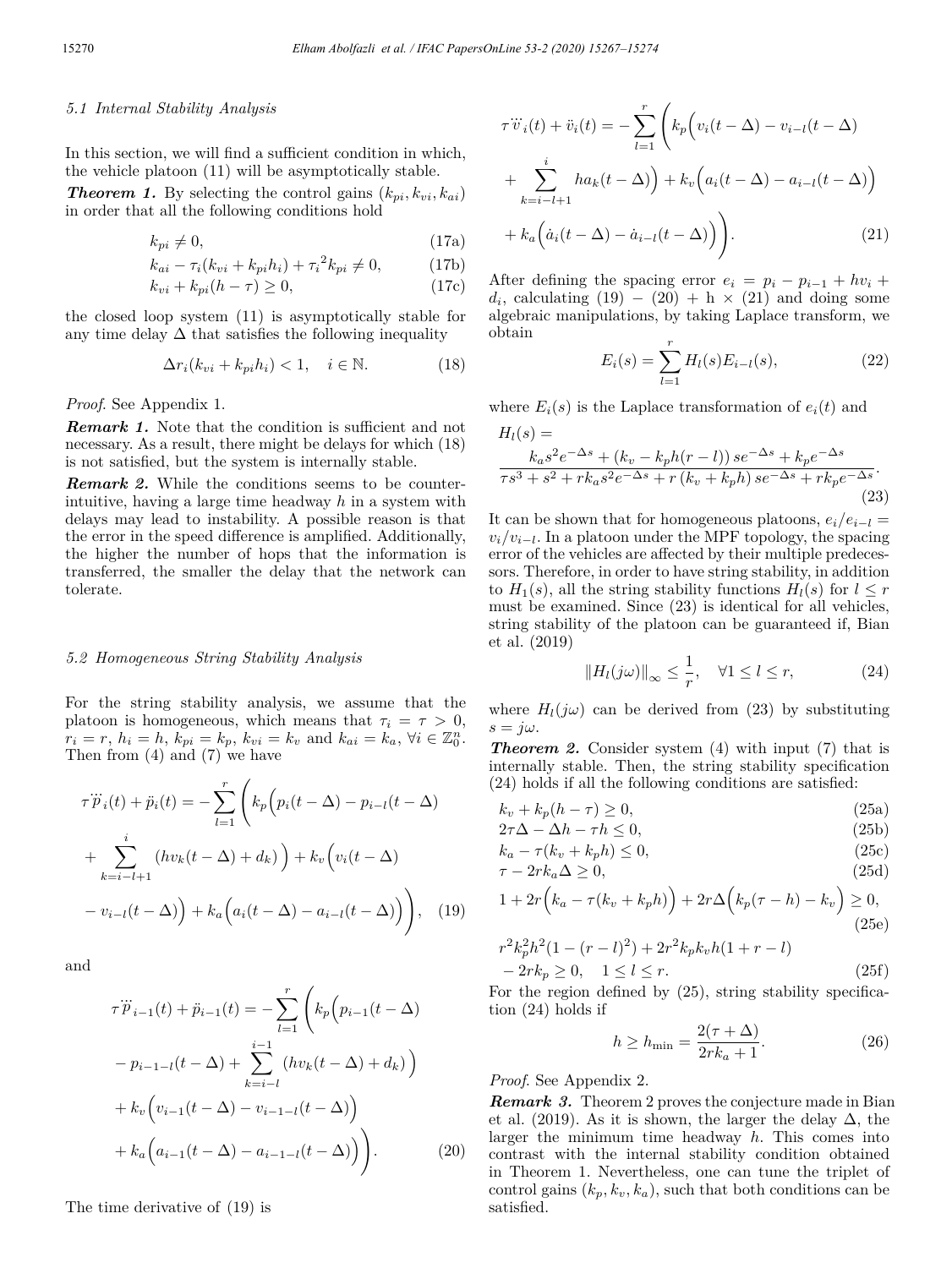

Fig. 2. Platoon response, in the presence of sinusoidal disturbance acting on the leader, with  $h < h_{\min}$  and  $r = 3$ .

#### 6. NUMERICAL RESULTS

In this section, numerical simulations are presented to verify the results in our theorems. The controller (7) is considered for a five-vehicle platoon. The model used for each car is the nominal linear model (4) and the number of predecessors is *r* = 3. Vehicle *i* starts at the point −*id* and moves to reach the desired distance as well as the desired velocity, which is 20 *m/s*, same as the leader's velocity. After 60 seconds, when the platoon reaches to a stable state, a sinusoidal perturbation  $u_0(t) = A_0 \sin(\omega_0 t)$ acts on the leader for the duration of one cycle  $(\frac{2\pi}{\omega_0}s)$ . The numerical values for system parameters are given in Table 1. By selecting control parameters  $(k_p, k_v, k_a)$ as  $(0.7, 0.5, 0.4)$ , conditions  $(25)$  are satisfied and the minimum value for time headway will be  $h_{\min} = 0.41$  *s*. Also, internal stability specification (18) holds. Then, to verify the proposed criterion for the time headway, we simulate the platoon in two cases, i.e., when  $h < h_{min}$ and also when  $h > h_{\min}$ .

Table 1. Model Parameters

|  |  |  | $\vert 5 \vert 3 \vert 5 m \vert 0.5 s \vert 0.2 s \vert 20 m/s \vert 10 m/s^2 \vert 1 rad/s$ |  |
|--|--|--|-----------------------------------------------------------------------------------------------|--|

Fig. 2 demonstrates the platoon response after adding the disturbance in the case of  $h < h_{\min}$ . In Fig. 2(a), after the disturbance, large overshoots for spacing error between vehicles can be seen, which is a sign of string instability. Fig. 2(b) is a more accurate analysis of the platoon, that shows the position of each vehicle. We observe that after the disturbance, there would be a collision between the leader and vehicle 1 and also, the space between other vehicles decreases in an unsafe way. Also, the magnitudefrequency diagram of  $H_l(j\omega)$  is shown in Fig. 2(c), where it is shown that the magnitudes surpass  $1/r$  and thus, (24) doesn't hold. According to the simulation results, by considering  $h < h_{\min}$ , the platoon will be string unstable.

Fig. 3 depicts the platoon response for  $h > h_{\text{min}}$ . It can be seen from Fig.  $3(a)$ , the height of the peaks in spacing errors after adding the disturbance is lower than the previous case. Besides, Fig. 3(b) shows that although the space between the leader and vehicle 1 decreases, there isn't any collision between them. Finally, the magnitudefrequency diagram of  $H_l(j\omega)$  when  $h > h_{\min}$  is shown in Fig. 3(c). As can be seen in the figure,  $|H_l(j\omega)|$  does not surpass the maximum acceptable value for string stability, i.e.,  $1/r$ , which means  $(24)$  holds, and hence the platoon is string stable.

## 7. CONCLUSION AND FUTURE DIRECTIONS

## *7.1 Conclusions*

In this paper, we have investigated the internal stability as well as the string stability conditions for platoons under MPF topology, which are affected by communication delays. More specifically, we provide a sufficient condition that guarantees internal stability and, additionally, based on string stability, we have formulated a lower bound for the time headway. The simulation results corroborate the importance of this lower bound.

### *7.2 Future directions*

Part of ongoing work studies the effect of packet drops in the (internal and string) stability of platoons. Part of future work includes the analysis of platoons under MPF topology with bidirectional connectivity. We plan to investigate the effect of receiving information from vehicles in the back on time headway. Additionally, we plan to find conditions that guarantee string stability in platoons with time-varying heterogeneous delays.

#### ACKNOWLEDGEMENTS

The work of E. Abolfazli was supported by the Academy of Finland under Grant 320043. The work of T. Charalambous was supported by the Academy of Finland under Grant 317726.

#### REFERENCES

- Alam, A.A., Gattami, A., and Johansson, K.H. (2010). An experimental study on the fuel reduction potential of heavy duty vehicle platooning. In *13th International IEEE Conference on Intelligent Transportation Systems*, 306–311.
- Besselink, B. and Johansson, K.H. (2017). String stability and a delay-based spacing policy for vehicle platoons subject to disturbances. *IEEE Transactions on Automatic Control*, 62(9), 4376–4391.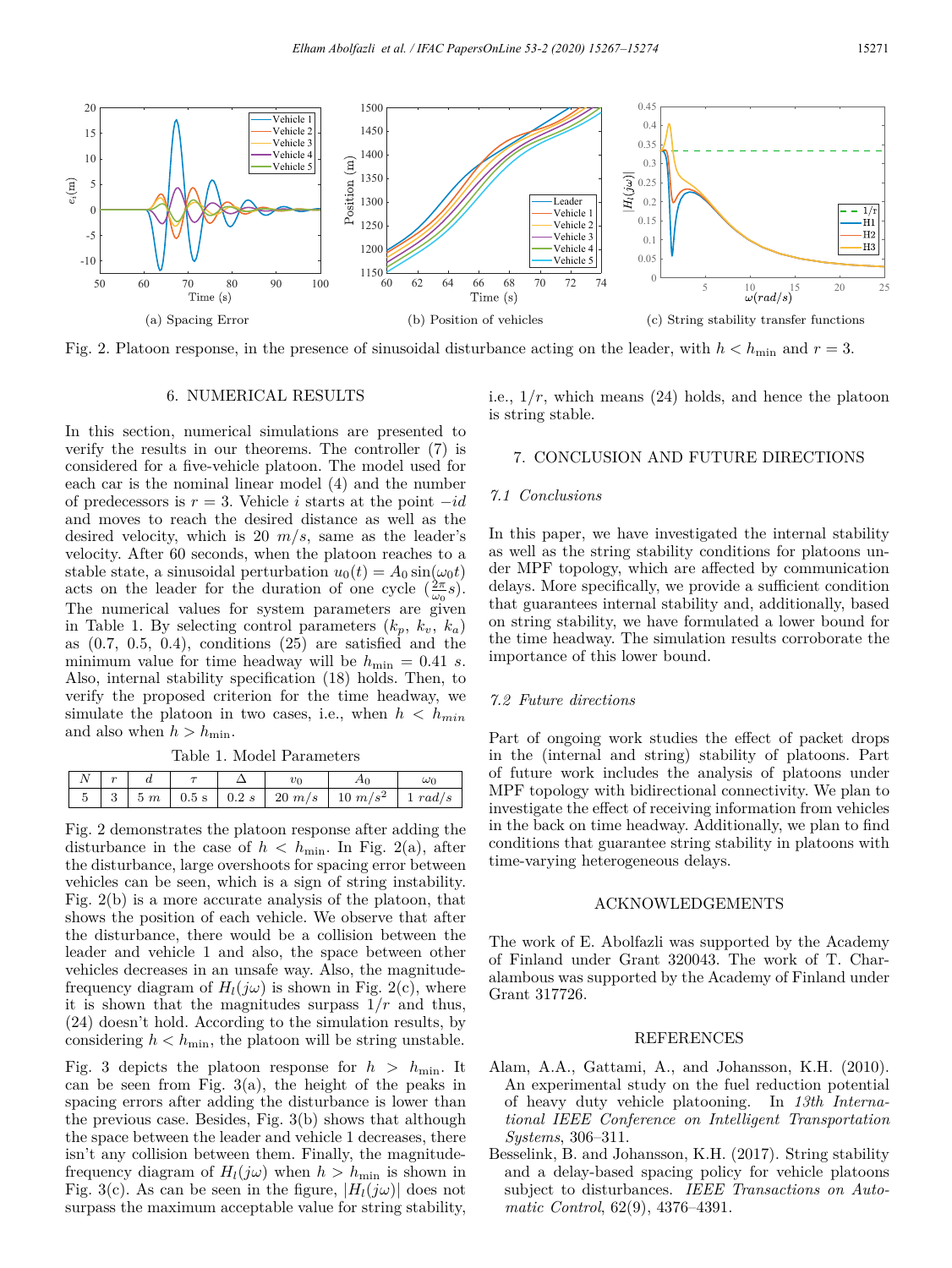

Fig. 3. Platoon response, in the presence of sinusoidal disturbance acting on the leader, with  $h > h_{\text{min}}$  and  $r = 3$ .

- Bian, Y., Zheng, Y., Ren, W., Li, S.E., Wang, J., and Li, K. (2019). Reducing time headway for platooning of connected vehicles via V2V communication. *Transportation Research Part C: Emerging Technologies*, 102, 87–105.
- Darbha, S., Konduri, S., and Pagilla, P.R. (2019). Benefits of V2V communication for autonomous and connected vehicles. *IEEE Transactions on Intelligent Transportation Systems*, 20(5), 1954–1963.
- Dileep, D., Fusco, M., Verhaegh, J., Hetel, L., Richard, J., and Michiels, W. (2019). Achieving an  $\mathcal{L}_2$  string stable one vehicle look-ahead platoon with heterogeneity in time-delays. In *2019 18th European Control Conference (ECC)*, 1220–1226. doi:10.23919/ECC.2019.8796064.
- Feng, S., Zhang, Y., Li, S.E., Cao, Z., Liu, H.X., and Li, L. (2019). String stability for vehicular platoon control: Definitions and analysis methods. *Annual Reviews in Control*.
- Nowakowski, C., Thompson, D., Shladover, S.E., Kailas, A., and Lu, X.Y. (2016). Operational concepts for truck maneuvers with cooperative adaptive cruise control. *Transportation Research Record*, 2559(1), 57–64.
- Ploeg, J., van de Wouw, N., and Nijmeijer, H. (2014).  $\mathcal{L}_p$  string stability of cascaded systems: Application to vehicle platooning. *IEEE Transactions on Control Systems Technology*, 22(2), 786–793.
- Salvi, A., Santini, S., and Valente, A.S. (2017). Design, analysis and performance evaluation of a third order distributed protocol for platooning in the presence of time-varying delays and switching topologies. *Transportation Research Part C: Emerging Technologies*, 80, 360–383.
- Swaroop, D. and Hedrick, J.K. (1996). String stability of interconnected systems. *IEEE Transactions on Automatic Control*, 41(3), 349–357.
- Tsugawa, S. (2013). An overview on an automated truck platoon within the energy its project. *IFAC Proceedings Volumes*, 46(21), 41–46. 7th IFAC Symposium on Advances in Automotive Control.
- Xiangheng Liu, Goldsmith, A., Mahal, S.S., and Hedrick, J.K. (2001). Effects of communication delay on string stability in vehicle platoons. In *ITSC 2001. 2001 IEEE Intelligent Transportation Systems. Proceedings (Cat. No.01TH8585)*, 625–630.
- Xiao, L. and Gao, F. (2011). Practical string stability of platoon of adaptive cruise control vehicles. *IEEE Transactions on Intelligent Transportation Systems*, 12(4), 1184–1194.
- Xu, L., Zhuang, W., Yin, G., and Bian, C. (2018). Stable longitudinal control of heterogeneous vehicular platoon with disturbances and information delays. *IEEE Access*, 6, 69794–69806.
- Zhang, L. and Orosz, G. (2016). Motif-based design for connected vehicle systems in presence of heterogeneous connectivity structures and time delays. *IEEE Transactions on Intelligent Transportation Systems*, 17(6), 1638–1651.

### Appendix A. PROOF OF THEOREM 1

Taking Laplace transform of (11), we have

$$
\Xi(s) = (sI - A - A_{\Delta}e^{-\Delta s})^{-1}\xi(0). \tag{A.1}
$$

By finding  $\det(sI - A - A_{\Delta}e^{-\Delta s})$ , the characteristic equation of (11) will be obtained as (A.2).

After decoupling (A.2) to *N* subsystems, we define

$$
p'_{i}(s) = s^{3} + \frac{1}{\tau_{i}}s^{2} + s^{2}\frac{1}{\tau_{i}}(k_{ai}r_{i}e^{-\Delta s}) + s\frac{1}{\tau_{i}}r_{i}(k_{vi} + k_{pi}h_{i})e^{-\Delta s} + \frac{1}{\tau_{i}}r_{i}k_{pi}e^{-\Delta s}.
$$
 (A.3)

Note that for  $\Delta = 0$ , (A.3) can be written as

$$
p_i'(s) = s^3 + \frac{1 + k_{ai}r_i}{\tau_i} s^2 + \frac{r_i(k_{vi} + k_{pi}h_i)}{\tau_i} s + \frac{r_i k_{pi}}{\tau_i}.
$$
 (A.4)

It is easy to see that if  $k_{pi} \neq 0$ ,  $s = 0$  cannot be a solution to  $(A.4)$ . Thus,  $(A.4)$  can be written as

$$
1 + \frac{1 + k_{ai}r_i}{\tau_i} \frac{1}{s} + \frac{r_i (k_{vi} + k_{pi}h_i)}{\tau_i} \frac{1}{s^2} + \frac{r_i k_{pi}}{\tau_i} \frac{1}{s^3} = 0, \ (A.5)
$$

and by invoking the Nyquist stability criterion, one can find the same conditions for internal stability as the one given in Bian et al. (2019) via Routh-Hurwitz stability criterion (omitted due to space limitations).

If the roots of (A.3) lie in the complex left-half plane, then the system is stable. It is easy to see that  $s = 0$  and  $s = -1/\tau_i$  cannot be the solution to (A.3), if

$$
k_{pi} \neq 0,\tag{A.6a}
$$

$$
k_{ai} - \tau_i (k_{vi} + k_{pi} h_i) + {\tau_i}^2 k_{pi} \neq 0.
$$
 (A.6b)

Thus, after dividing (A.3) by  $s^3 + \frac{1}{\tau_i}s^2$ , the characteristic equation can be rewritten as

$$
1 + \frac{be^{-\Delta s}}{s+a} + \frac{ce^{-\Delta s}}{s(s+a)} + \frac{de^{-\Delta s}}{s^2(s+a)} = 0,
$$
 (A.7)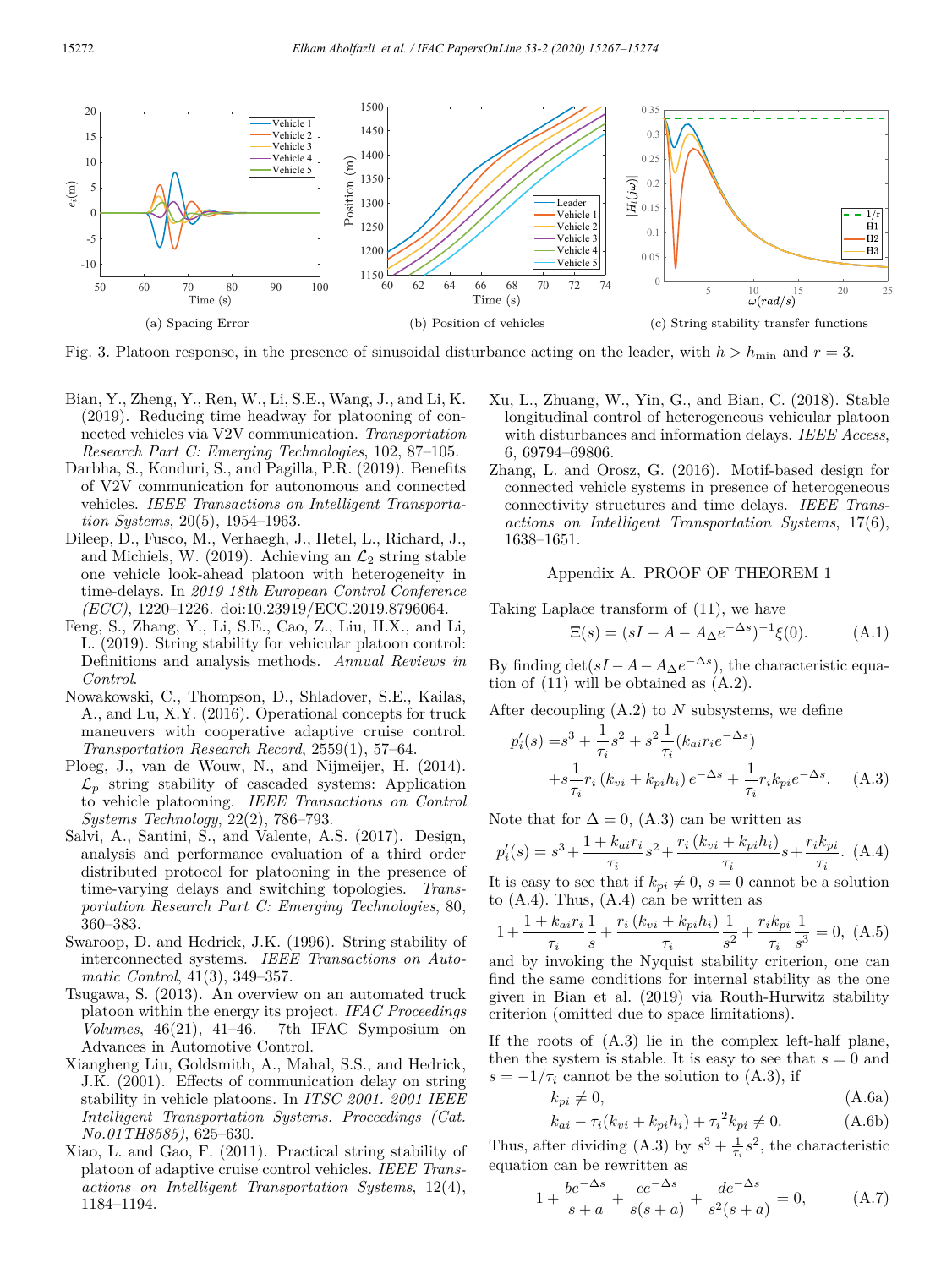where

$$
a = \frac{1}{\tau_i}, b = \frac{k_{ai}r_i}{\tau_i}, c = \frac{r_i(k_{vi} + k_{pi}h_i)}{\tau_i}, d = \frac{r_i k_{pi}}{\tau_i}.
$$
 (A.8)

Define the open loop transfer function, denoted by *G*(*s*),

$$
G(s) = \frac{be^{-\Delta s}}{s+a} + \frac{ce^{-\Delta s}}{s(s+a)} + \frac{de^{-\Delta s}}{s^2(s+a)} = \frac{bs^2 + cs + d}{s^2(s+a)}e^{-\Delta s}.
$$
\n(A.9)

After replacing *s* by  $j\omega$  in (A.9), we obtain

$$
G(j\omega) = \frac{d - b\omega^2 + jc\omega}{-\omega^2(j\omega + a)} e^{-j\omega\Delta}.
$$
 (A.10)

From (A.10), the phase of  $G(j\omega)$  will be

$$
\angle G(j\omega) = -180^{\circ} - \tan^{-1}\left(\frac{\omega}{a}\right) + \tan^{-1}\left(\frac{c\omega}{d - b\omega^2}\right) - \omega\Delta.
$$
\n(A.11)

If  $\angle G(j\omega) > -180^\circ$  as  $\omega \to 0^+$ , then it can be shown that the Nyquist plot of  $G(j\omega)$  does not encircle the point  $-1 + j0$  as  $\omega \rightarrow 0$ . Hence, we investigate what happens as  $\omega \to 0^+$ . From (A.11), we know that  $\angle G(j0^+) > -180^\circ$  if

$$
\tan^{-1}\left(\frac{c\omega}{d - b\omega^2}\right) - \tan^{-1}\left(\frac{\omega}{a}\right) - \omega\Delta > 0. \tag{A.12}
$$

Then, if

$$
\tan^{-1}\left(\frac{c\omega}{d - b\omega^2}\right) - \tan^{-1}\left(\frac{\omega}{a}\right) > 0\tag{A.13}
$$

there exist a time delay  $\Delta$  such that (A.12) holds. If

$$
\frac{c\omega}{d - b\omega^2} - \frac{\omega}{a} = \frac{\omega(ac - d + b\omega^2)}{(d - b\omega^2)} > 0,
$$
 (A.14)

then, inequality (A.13) holds. As  $\omega \to 0^+$ , then  $\omega > 0$ ,  $d - b\omega^2 > 0$  and by assuming

$$
k_{vi} + k_{pi}(h - \tau) \ge 0,
$$
\n(A.15)

then  $ac - d > 0$ . As a result, inequality (A.14) holds and, thus, there will be no encirclement around point −1+*j*0 for the Nyquist plot. In Fig. A.1, a Nyquist plot is provided for some given parameters (same as the numerical example), depicting that as long as (A.6) and (A.15) hold, there is no encirclement of the point  $-1 + i0$  as  $\omega \to 0$ .

Then, we should investigate if there is any encirclement as  $\omega \neq 0$ . After algebraic manipulation, (A.10) becomes

$$
G(j\omega) = -\frac{(c\omega - a\omega(b - \frac{d}{\omega^2})) + j(ac + \omega^2(b - \frac{d}{\omega^2}))}{\omega(a^2 + \omega^2)}e^{-j\Delta\omega}.
$$

By substituting  $e^{-j\Delta\omega} = \cos(\Delta\omega) - j\sin(\Delta\omega)$  and then defining

$$
Y(\omega) \triangleq c\omega - a\omega(b - \frac{d}{\omega^2}), \ Z(\omega) \triangleq ac + \omega^2(b - \frac{d}{\omega^2}), \ (A.16)
$$

the imaginary part of  $G(j\omega)$  is as follows

Im
$$
\{G(j\omega)\}
$$
 =  $-\frac{Z(\omega)\cos(\Delta\omega) - Y(\omega)\sin(\Delta\omega)}{\omega(a^2 + \omega^2)}$ . (A.17)

Suppose that  $G(j\omega)$  crosses the real line when  $\omega = \omega_0$ . From (A.17), we have

$$
\tan(\Delta \omega_0) = \frac{Z(\omega_0)}{Y(\omega_0)}.
$$
\n(A.18)

Now, we just need to find the conditions for which  $\text{Re}\{G(j\omega_0)\}$  > −1. For the sake of simplicity, we write *Y* and *Z* for  $Y(\omega_0)$  and  $Z(\omega_0)$ , respectively. We have

$$
\operatorname{Re}\{G(j\omega_0)\} = -\frac{Y\cos(\Delta\omega_0) + Z\sin(\Delta\omega_0)}{\omega_0(a^2 + \omega_0^2)}
$$
  
= 
$$
-\frac{Y\frac{\cos(\Delta\omega_0)}{\sin(\Delta\omega_0)}\sin(\Delta\omega_0) + Z\sin(\Delta\omega_0)}{\omega_0(a^2 + \omega_0^2)}
$$
  
= 
$$
-\frac{(Y^2 + Z^2)\sin(\Delta\omega_0)}{(a^2 + \omega_0^2)Z\omega_0}.
$$
 (A.19)

Considering (A.15), we have  $ac - d > 0$  and accordingly *Z >* 0. Then, using the fact that sin(∆*ω*) ≤ ∆*ω* for *ω* ≥ 0, we can continue analyzing  $\text{Re}\lbrace G(j\omega_0)\rbrace$  as follows

$$
\text{Re}\{G(j\omega_0)\} \ge -\frac{\Delta(Y^2 + Z^2)}{(a^2 + \omega_0^2)Z}.\tag{A.20}
$$

Defining

$$
m \triangleq \frac{\Delta (Y^2 + Z^2)}{(a^2 + \omega_0^2)Z},
$$
 (A.21)

a sufficient condition for stability is having  $m < 1$ . By substituting from  $(A.16)$  into  $(A.21)$  and simplifying, we obtain

$$
m = \Delta \left( \frac{\omega_0^2 (b - \frac{d}{\omega_0^2})^2 + c^2}{ac + \omega_0^2 (b - \frac{d}{\omega_0^2})} \right). \tag{A.22}
$$

Let  $X \triangleq b - \frac{d}{\omega_0^2}$ . Then from (A.22) we have that

$$
\frac{\Delta(c^2 + \omega_0^2 X^2)}{ac + \omega_0^2 X} < 1. \tag{A.23}
$$

Since  $ac - d > 0$ , we can easily deduce that  $ac + \omega_0^2 X > 0$ , and inequality (A.23) can be written as

$$
\Delta(c^2 + \omega_0^2 X^2) < ac + \omega_0^2 X. \tag{A.24}
$$

By multiplying both sides of  $(A.24)$  by  $\Delta$ , and rearranging we obtain

$$
(\Delta X)^{2} - (\Delta X) + \frac{(\Delta c)^{2} - a(\Delta c)}{\omega_{0}^{2}} < 0.
$$
 (A.25)

Since (A.25) is a quadratic inequality, for having  $(\Delta X) \in$ R, we need a positive discriminant, i.e.,

$$
1 - 4 \frac{(\Delta c)^2 - a(\Delta c)}{\omega_0^2} > 0,
$$
 (A.26)

which can be rewritten as

$$
(\Delta c)^2 - a(\Delta c) - \frac{{\omega_0}^2}{4} < 0.
$$
 (A.27)

Obviously, if  $(\Delta c)$  lies between the roots of  $(A.27)$ , then (A.27) holds, i.e.,

$$
\frac{a - \sqrt{a^2 + \omega_0^2}}{2} < \Delta c < \frac{a + \sqrt{a^2 + \omega_0^2}}{2}.\tag{A.28}
$$

$$
|sI_{3N} - A - A_{\Delta}e^{-\Delta s}| = \begin{vmatrix} sI_N & -I_N & -H \\ 0 & sI_N & -I_N \\ Tk_p \mathcal{L}_p e^{-\Delta s} \ TK_v \mathcal{L}_p e^{-\Delta s} \ sI_N + T + TK_a \mathcal{L}_p e^{-\Delta s} \end{vmatrix}
$$
  
=  $|s^3I + s^2(T + TK_a \mathcal{L}_p e^{-\Delta s}) + s(TK_v \mathcal{L}_p + TK_p \mathcal{L}_p H) e^{-\Delta s} + TK_p \mathcal{L}_p e^{-\Delta s}|$   
=  $\prod_{i=1}^N \left( s^3 + s^2 \frac{1}{\tau_i} (1 + k_{ai} r_i e^{-\Delta s}) + s \frac{1}{\tau_i} r_i (k_{vi} + k_{pi} h_i) e^{-\Delta s} + \frac{1}{\tau_i} r_i k_{pi} e^{-\Delta s} \right).$  (A.2)